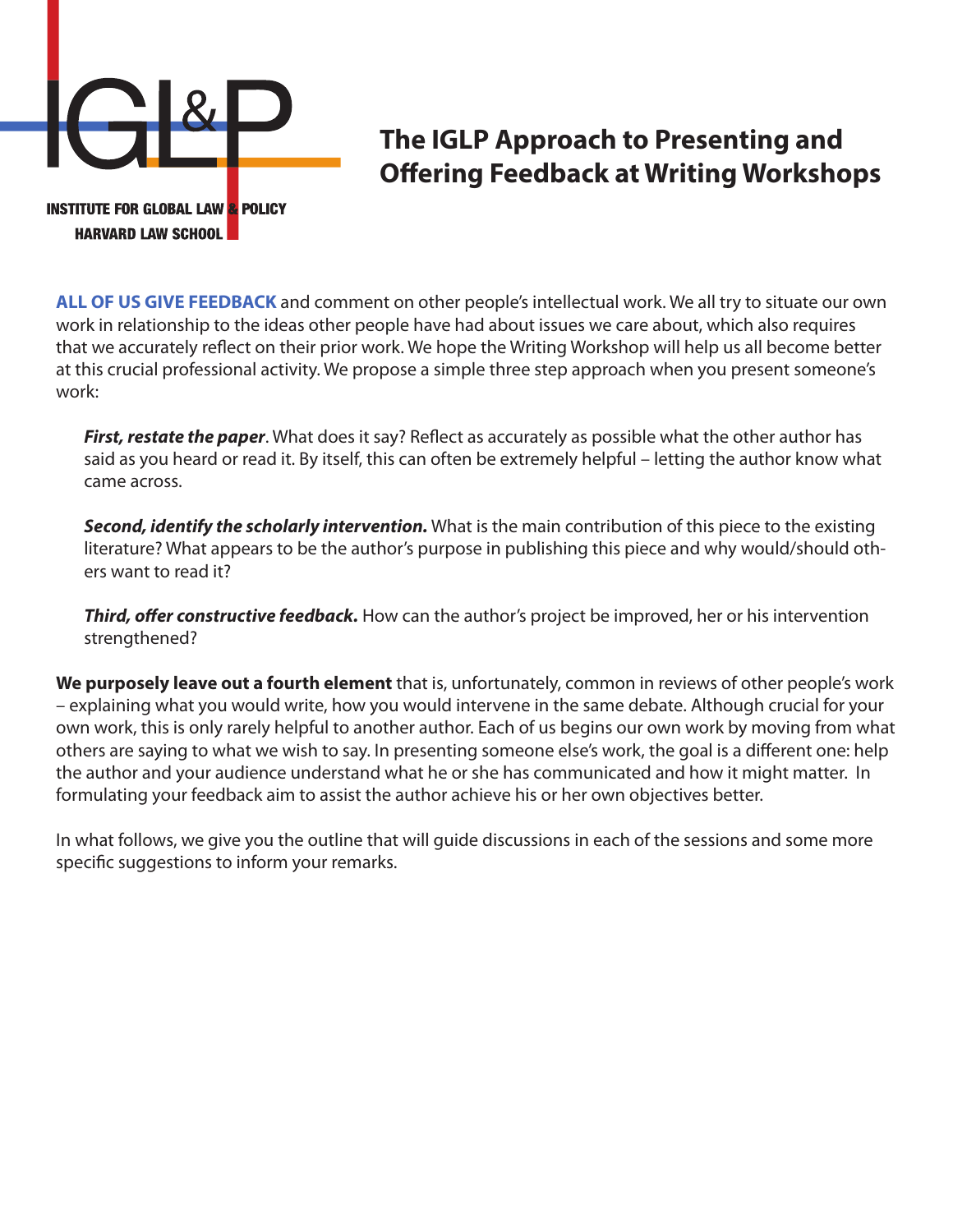

# **OUTLINE FOR THE DISCUSSION OF EACH PAPER**

Each paper is allotted roughly 55 minutes for discussion during the workshop, as detailed below. **Please note that all the members of each workshop section are expected to have read each of the papers in advance.**

*Author Introduction* (2 minutes or less) - imagine the group asking you "how can we be helpful?" Then:

- 1. Describe the basic nature of your intervention.
	- a. Mode/Venue: Is it meant as a law review article, or a book chapter? Is it part of a dissertation? Is it for a peer-reviewed journal?
	- b. Genre: What is the literature with which it engages? What and who is the intended audience?
- 2. Identify areas of difficulty where feedback might be most helpful.

## *Peer Discussant Presentation* (12 minutes or less)

Your presentation should approximate the format below:

- 1. Describe the paper and identify its central argument(s) and contribution(s). **(5 minutes)** 
	- a. What appears to be the central issue/puzzle that the paper seeks to address?
	- b. How would you state the paper's central argument or thesis? Are there more than one?
	- c. How does the author develop the argument? Offer a brief summary of the paper.
	- d. In what debates/discussions does it seek to intervene? Who is the author writing against? For?
	- e. **How would the author complete the sentence: "Until now, everyone has thought \_\_\_\_\_ but now we should think**  $\cdot$

2. Identify the types and modes of scholarly intervention. (2 minutes) See page 3 for a possible list of types and modes.

3. Offer constructive feedback. (5 minutes; see page 4 for suggested types, based in part on the stage of the project). What might be helpful for the group to discuss to assist the author?

#### *Faculty Discussant Presentation* (6 minutes or less each)

*Group Discussion* (25-30 minutes) We will reserve 2-3 minutes at the end for the authors to respond, if they wish.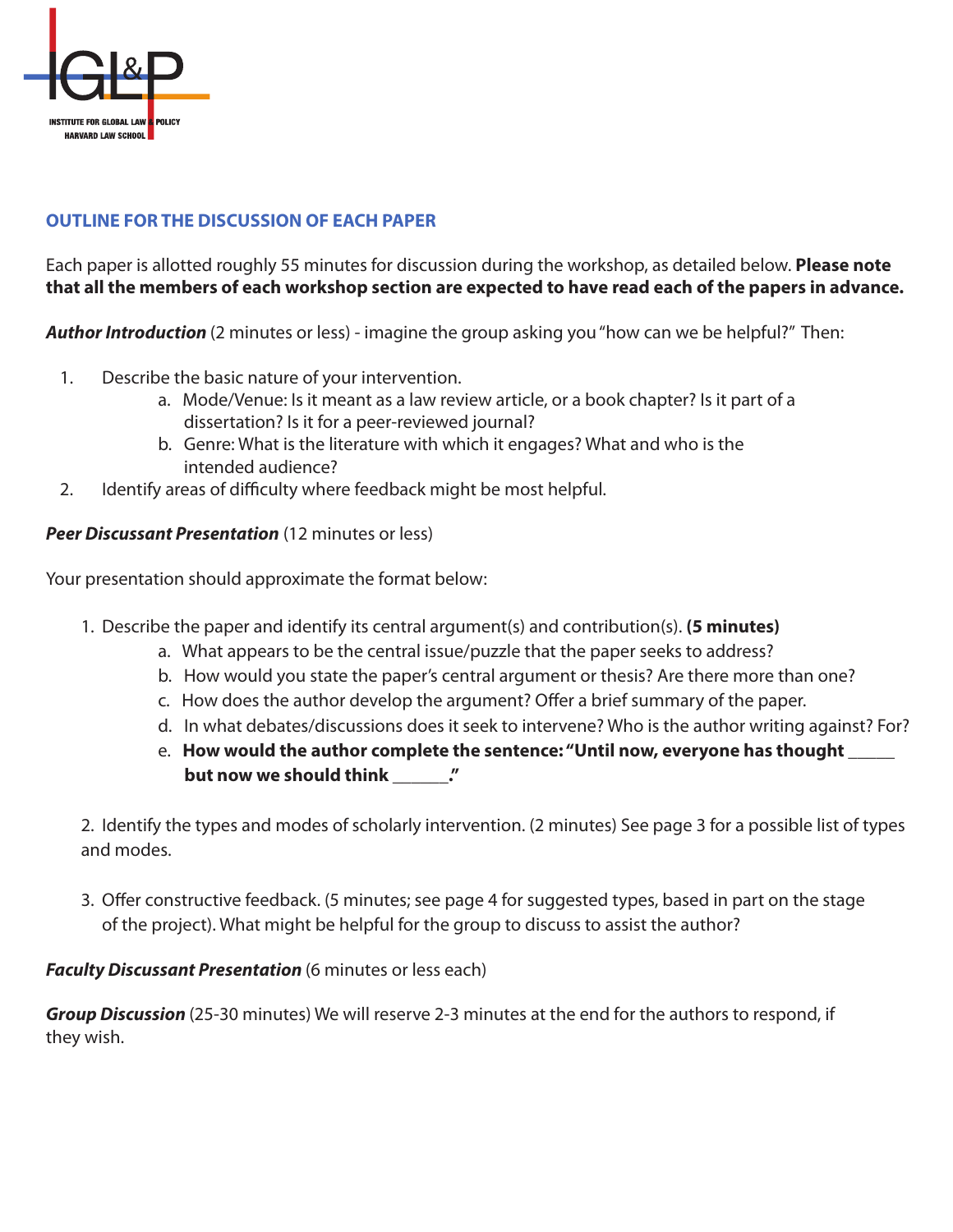

# **TYPES OF SCHOLARLY INTERVENTION AND MODES OF ARGUMENTATION**

Scholarly works "intervene" in ongoing scholarly or policy discussions in various ways. They do so with arguments of many different types. It is often helpful to try to specify just what kind of intervention is being made, into what ongoing discussion, using what mode of argumentation. Here are some possible types of intervention and modes of argumentation. The lists may be useful in describing the various drafts to be discussed in your workshop section. You will surely identify others in the papers you discuss during the Workshop.

An Incomplete List of Types of Scholarly Intervention - Please use the blank lines below to extend the lists.

- 1. Proposing a new take on a well-established empirical claim, line of reasoning, or doctrine
- 2. Reorganizing or reinterpreting a doctrinal field
- 3. Critically mapping the consciousness of the establishment
- 4. Demonstrating unintended consequences of well-meaning law reform projects or of a jurisprudential line of reasoning
- 5. Intervening in a theoretical, jurisprudential, or political debate on the basis of new evidence or a new approach
- 6. Interdisciplinary: advocating a new or renewed interdisciplinary project or intervening in two disciplines simultaneously in an original way
- 7. Comparison: intervening in two different national political or legal debates at the same time; using comparison to intervene in a policy or jurisprudential debate; using comparison to challenge accepted empirical claims.
- 8. Retelling or unsettling a settled historical narrative: recovering possibilities that have been overlooked
- 9. Using historical retelling to challenge a discipline's basic assumptions
- 10. Critiquing a scholar with whom you are generally sympathetic or more hostile through a book or literature review
- 11. \_\_\_\_\_\_\_\_\_\_\_\_\_\_\_\_\_\_\_\_\_\_\_\_\_\_\_\_\_\_\_\_\_\_\_\_\_\_\_\_\_\_\_\_\_\_\_\_\_\_\_\_\_\_\_\_\_\_\_\_\_\_\_\_\_\_\_\_\_\_\_\_\_  $12.$

#### *An Incomplete List of Modes of Argumentation*

Intervening has a positive side, of course – how you think things should be understood. There is also a critical component – how has the prevailing discussion run off track? Arguing against other points of view can be done in many ways. Here are some examples:

- 1. Uncovering problematic assumptions underlying particular theories, doctrines, and policies with which you disagree
- 2. Highlighting unresolved gaps, conflicts, and ambiguities in existing arguments or proposals
- 3. Focusing on structural biases and blind spots that existing approaches ignore
- 4. Bringing new (or old but forgotten) theories, theorists, personal narratives, and/or empirical methods to bear on familiar problems
- 5. Presenting new data or a new analysis that challenge(s) existing empirical findings
- 6. Engaging in cost/benefit analysis
- 7. \_\_\_\_\_\_\_\_\_\_\_\_\_\_\_\_\_\_\_\_\_\_\_\_\_\_\_\_\_\_\_\_\_\_\_\_\_\_\_\_\_\_\_\_\_\_\_\_\_\_\_\_\_\_\_\_\_\_\_\_\_\_\_\_\_\_\_\_\_\_\_\_\_ 8. \_\_\_\_\_\_\_\_\_\_\_\_\_\_\_\_\_\_\_\_\_\_\_\_\_\_\_\_\_\_\_\_\_\_\_\_\_\_\_\_\_\_\_\_\_\_\_\_\_\_\_\_\_\_\_\_\_\_\_\_\_\_\_\_\_\_\_\_\_\_\_\_\_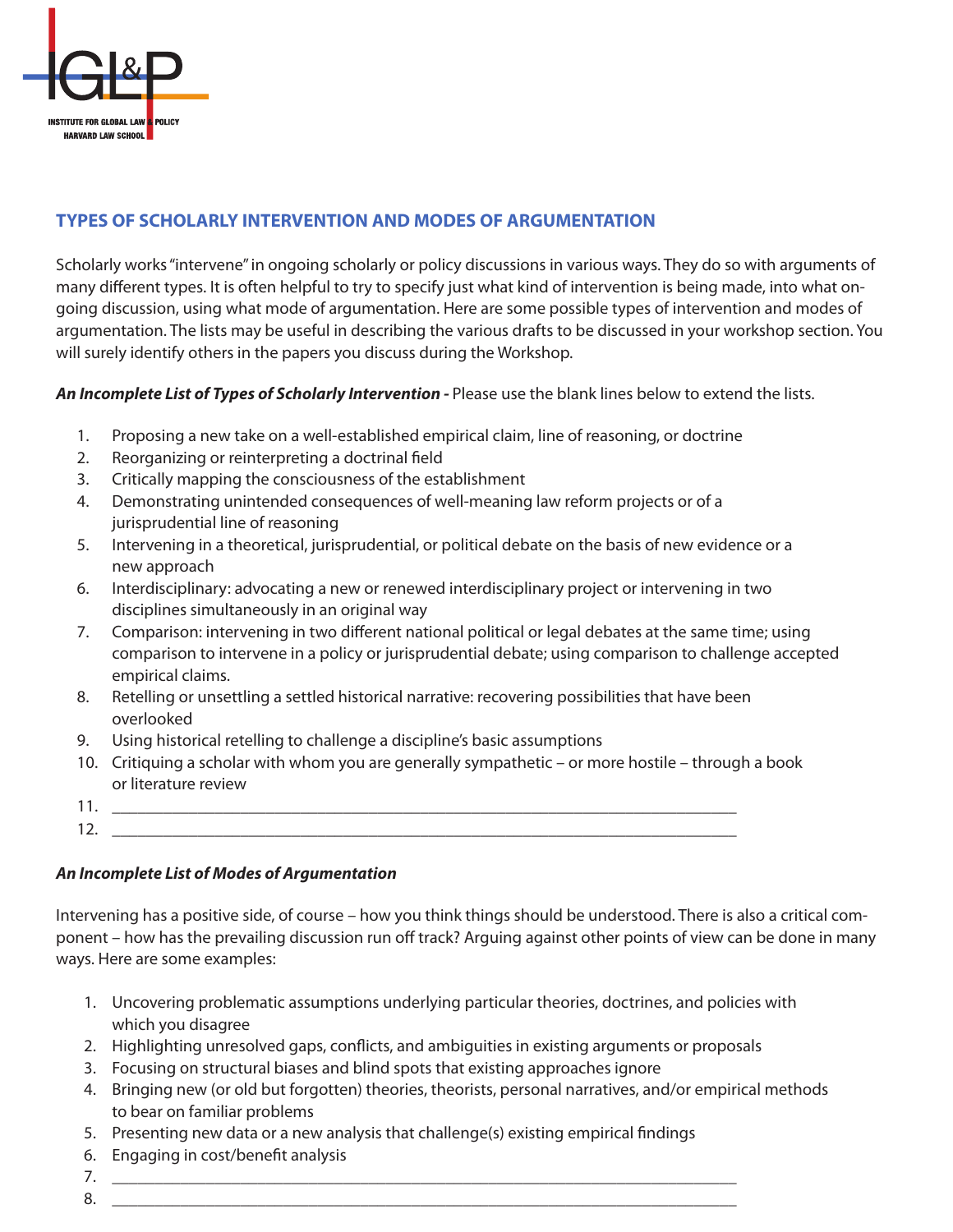

# **TYPES OF FEEDBACK**

You should consult this list before you start preparing your feedback, but feel free to identify other types of comments. Depending on what stage of a project someone is in different types of feedback will be helpful.

## *Helpful Types of Feedback*

When no significant new research is needed or possible:

- 1. Suggest how the author might clarify or sharpen the thesis, type of intervention, etc.
- 2. Suggest ways the author might reorganize the paper to make the thesis/intervention clearer. (Hint: Imagine how the paper would read if it were to start with the conclusion.)
- 3. Offer objections that are likely to be raised to the paper and suggest responses.

When some more research might be feasible:

- 1. Offer objections that are likely to be raised to the paper and suggest responses.
- 2. Propose the consideration of related literature that might offer further theoretical or methodological insight or that might be good models for the paper. It is usually helpful to be as specific as possible – and to work within the author's chosen method/approach.
- 3. Consider ways that the author might sharpen or strengthen the paper's method.
	- a. Is the author reaching macro conclusions from micro analysis? The reverse?
	- b. Is the author relying on unexamined assumptions?

When there are some fundamental issues with the paper or project:

- 1. Are there unexamined alternative explanations for the conclusions offered?
	- 2. Might the author's analysis lead to a different conclusion?
	- 3. More broadly, are the methods appropriate to the question/data?

#### *Not Helpful Types of Feedback*

- 1. Suggest that the author take a totally different theoretical/political approach (such as the one you might take) to the issue she or he is addressing.
- 2. Propose an entirely new field or literature that the author needs to know before continuing with her or his project (unless it is directly implicated and clearly overlooked).
- 3. Propose a different/more interesting question the author could answer.